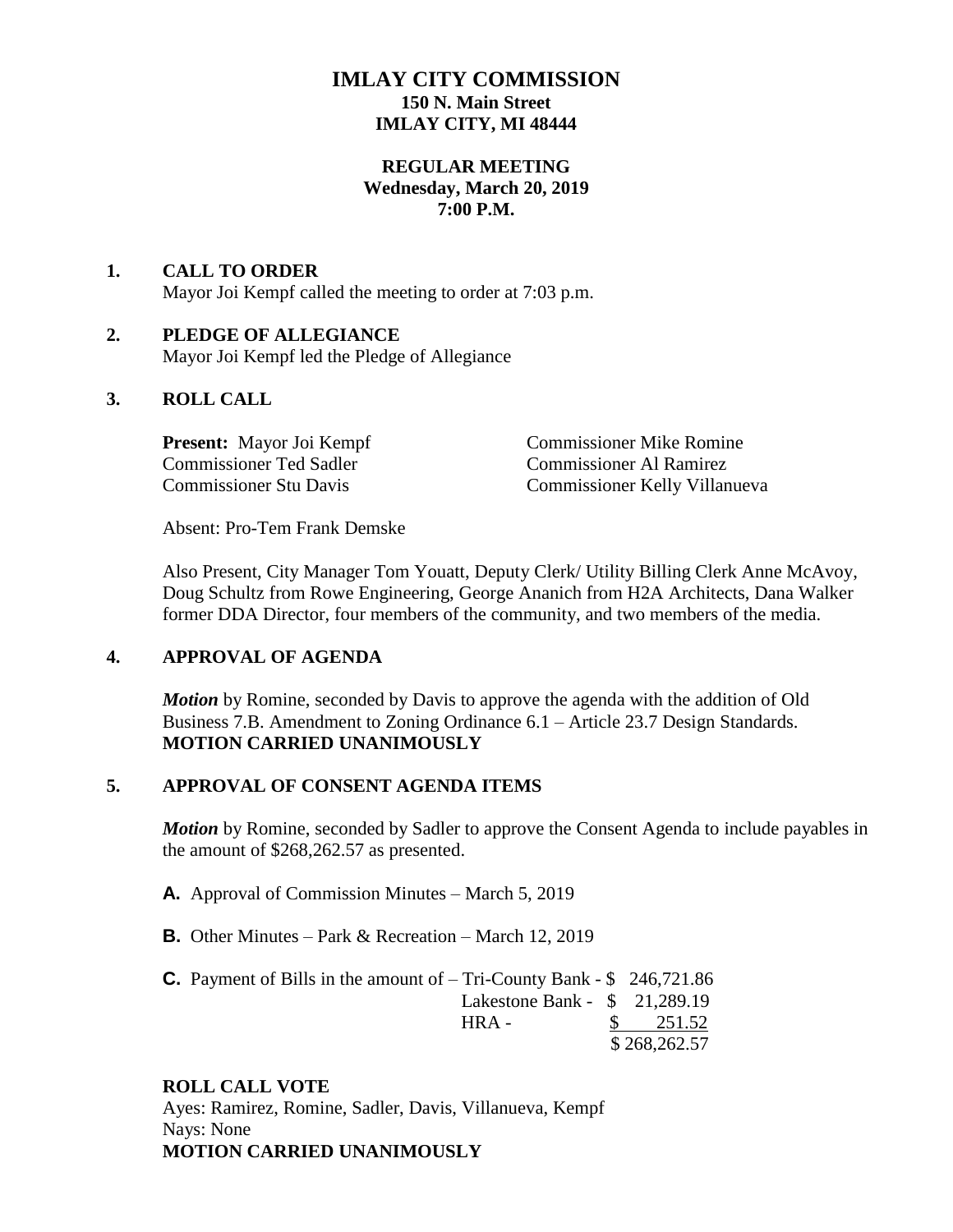## **6. CITIZENS FROM THE FLOOR**

Allen Rosenbalm – Commended Dana Walker for her work as the City's DDA Director. She will be missed. Commended Police, Fire and EMS for the work that they do. Recommends a Public Safety report be included in the bi-monthly meetings. Suggests the City look at hiring an Assistant City Manager for when the City Manager is unavailable.

City Manager Tom Youatt and Mayor Kempf stated they do receive Public Safety reports and the City does not have it in the Budget to hire an Assistant City Manager.

Calvin Whitmore – Inquired as to who would be responsible for road improvement at the curb on the east side of North Main Street. The road and curb are deteriorating.

City Manager Youatt stated this is the City's responsibility and the City has a list of roads that need repair, he would look into budgeting funds to make this repair.

## **7. OLD BUSINESS**

#### **A. Present Proclamation to Dana Walker**

Mayor Kempf presented a proclamation from the City to Dana Walker, former DDA Director.

Ms. Walker stated she loved working with and for Imlay City.

Mr. Youatt congratulated Ms. Walker and stated she did an outstanding job for the City and did more for the City than most DDA directors do.

#### **B. Amendment to Ordinance 6.1, Article 23.7 – Design Standards (pgs. 23-27)**

City Manager Tom Youatt stated the Planning Commission met on Monday, March 18, 2019 and approved the updated design standards for the City that Rowe Engineering helped put together. The Planning Commission recommends the City Commission approve the updated design standard. This is the first reading for the amendment, the second reading will be April 2, 2019.

*Motion* by Ramirez, seconded by Sadler to approve the Amendment to Ordinance 6.1, Article 23.7 – Design Standards as presented.

## **MOTION CARRIED UNANIMOUSLY**

## **8. NEW BUSINESS**

**A. Amendment to Resolution 2019-5 to Credit Card Policy & Procedures (pgs. 18-20)** City Manager Tom Youatt presented amendment to Resolution 2001-10 to Credit Card Policy and Procedures. This amendment makes the resolution more defined.

*Motion* by Davis, seconded by Romine to approve the Amendment to Resolution 2019-5 to Credit Card Policy & Procedures as presented.

## **MOTION CARRIED UNANIMOUSLY**

## **B. Bid Tabulation for Fire Hall (pgs. 21-22)**

George Ananich from H2A Architects addressed the Commission. He stated they received three bids total on the Fire Hall project. Superior Contracting Group was the low bid on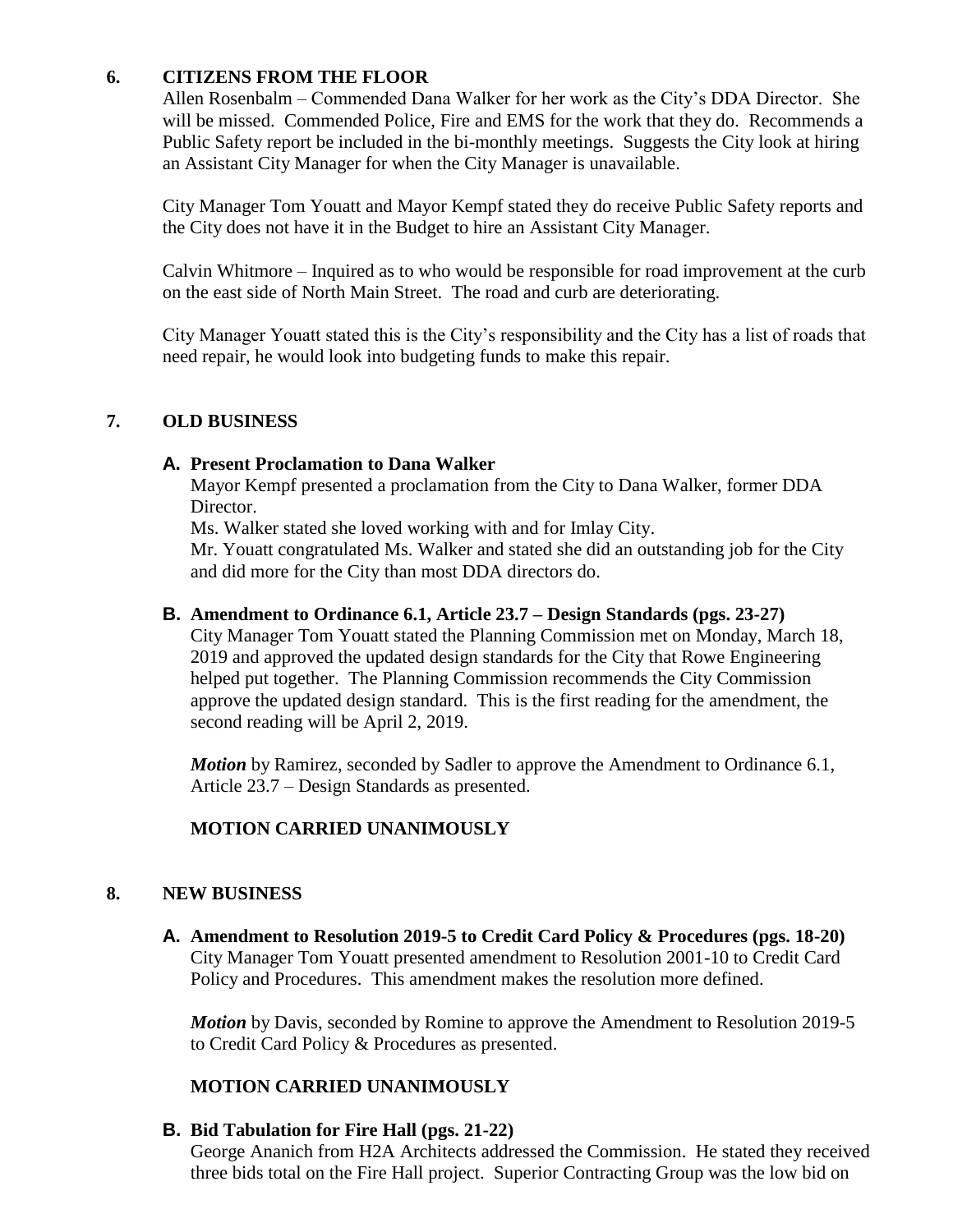the project. Mr. Ananich stated they did have a post bid meeting with Superior and received references for Superior and they all gave good recommendations with good responsiveness. Mr. Ananich stated he feels comfortable accepting the low bid. Mr. Youatt stated the acceptance would need to be contingent on the sale of bonds.

*Motion* by Romine, seconded by Sadler to accept the low bid for Fire Hall construction from Superior Contracting Group in the amount of \$2,742,400.00 contingent on the sale of bonds.

#### **ROLL CALL VOTE**

Ayes: Ramirez, Romine, Sadler, Davis, Villanueva, Kempf Nays: None **MOTION CARRIED UNANIMOUSLY**

- **C. Amendment to Ordinance 6.1, Article 23.7 – Design Standards (pgs. 23-27)** Already voted on during Old Business 7. B.
- **D. Resolution 2019-4 – DNR Recreation Passport Grant Application (pgs. 28-32)** City Manager Tom Youatt presented Resolution 2019-4 – DNR Recreation Passport Grant Application for the Commission's approval.

Doug Schultz from Rowe Professional Services Company stated the City is asking for \$150,000.00 grant. This grant would go towards expanding the existing pool area by adding a splash pad to the south of the existing pool. The addition would include the splash pad, additional seating and fencing. The application is due April 1, 2019 and supplemental information can be added during the process. Funds will be available Spring of 2020. Design plans and bidding will start before that so construction could start in the Fall of 2020.

City Manager Tom Youatt stated he has received letters of recommendation from Imlay City Schools, Imlay City DDA and Imlay City Chamber of Commerce. He is expecting a letter from the Imlay City Rotary also.

*Motion* by Ramirez, seconded by Romine, to adopt Resolution 2019-4 – DNR Recreation Passport Grant Application (pgs. 28-32) as presented.

## **MOTION CARRIED UNANIMOUSLY**

## **E. Resignation – Mike Romine (pg. 33)**

*Motion* by Davis, seconded by Villanueva to accept Resignation letter from City Commissioner Mike Romine with regrets.

## **MOTION CARRIED UNANIMOUSLY**

City Manager Tom Youatt thanked Mr. Romine for his service and stated the City appreciates his efforts and work.

Commissioner Romine stated he moved but he still has a business in town and will still participate where he can.

## **9. MANAGERS REPORT**

City Manager Tom Youatt stated Mayor Kempf, Commissioner Sadler and himself attended the MML Capitol conference this week. Governor Whitmer attended also. He stated it is a